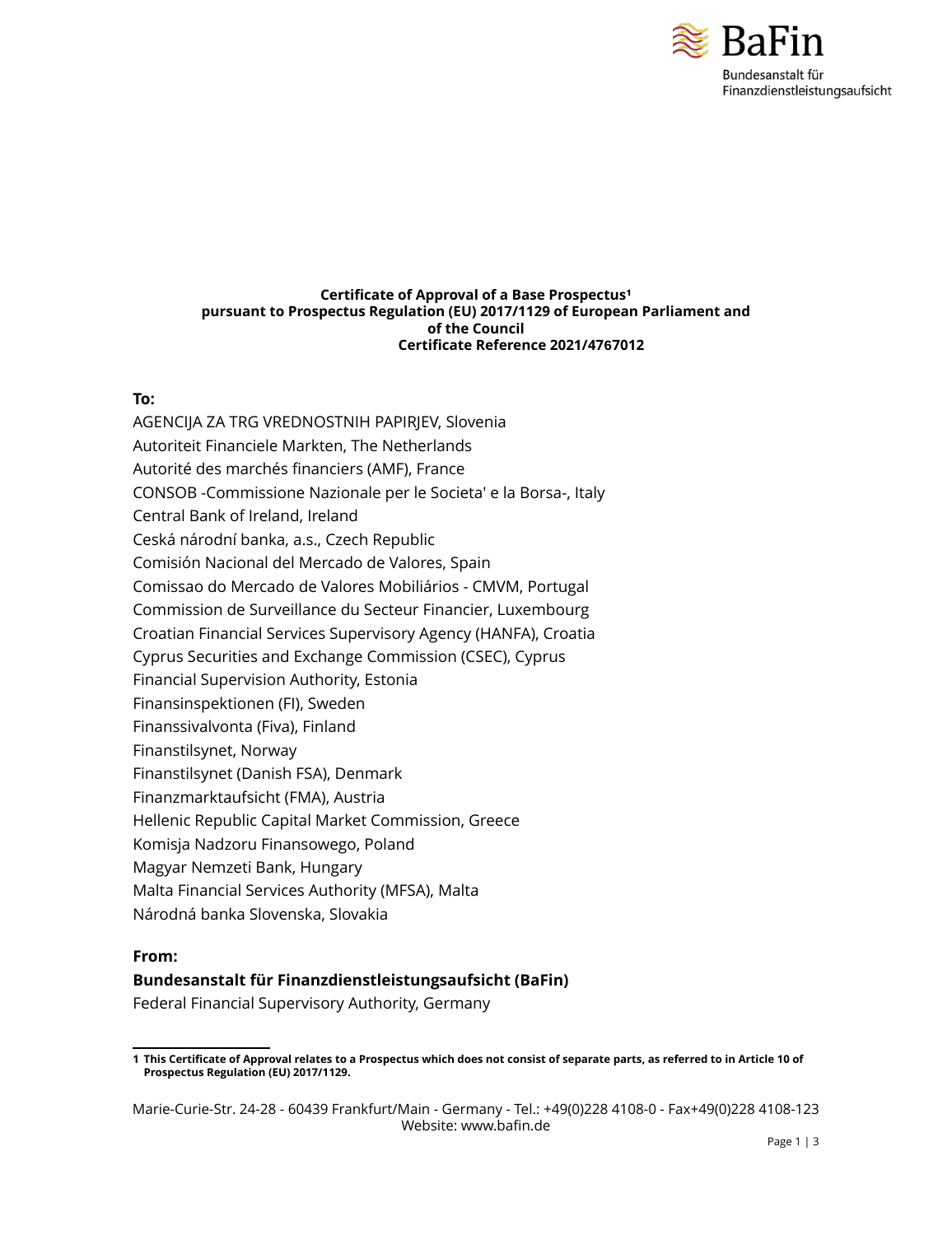

We hereby certify that the Base Prospectus detailed below has been drawn up pursuant to Prospectus Regulation (EU) 2017/1129 of the European Parliament and of the Council and was approved by us on 2021-11-23.

**Name of Issuer(s):** ETC Issuance GmbH

**LEI:** 875500BTZPKWM4X8R658

**Registered Office(s):** Frankfurt am Main

# **Type of Securities (if applicable):**

Programme for the issuance of Bonds secured by Cryptocurrencies [Prospectus Identifier: 39368293]

# **References to the annexes of Regulation EC 809/2004 according to which the prospectus was drawn up:**

Annex 6, Annex 14, Annex 15, Annex 17, Annex 21, Annex 22, Annex 28

## **Name of the Guarantor(s) (if any):**

n.a.

# **We have authorised, in accordance with Article 18 of Prospectus Regulation (EU) 2017/1129, the omission of the information required under the above mentioned Annex/Annexes on the following grounds:**

No

Yours faithfully,

Pfeil

# **This CoA is valid without signature**